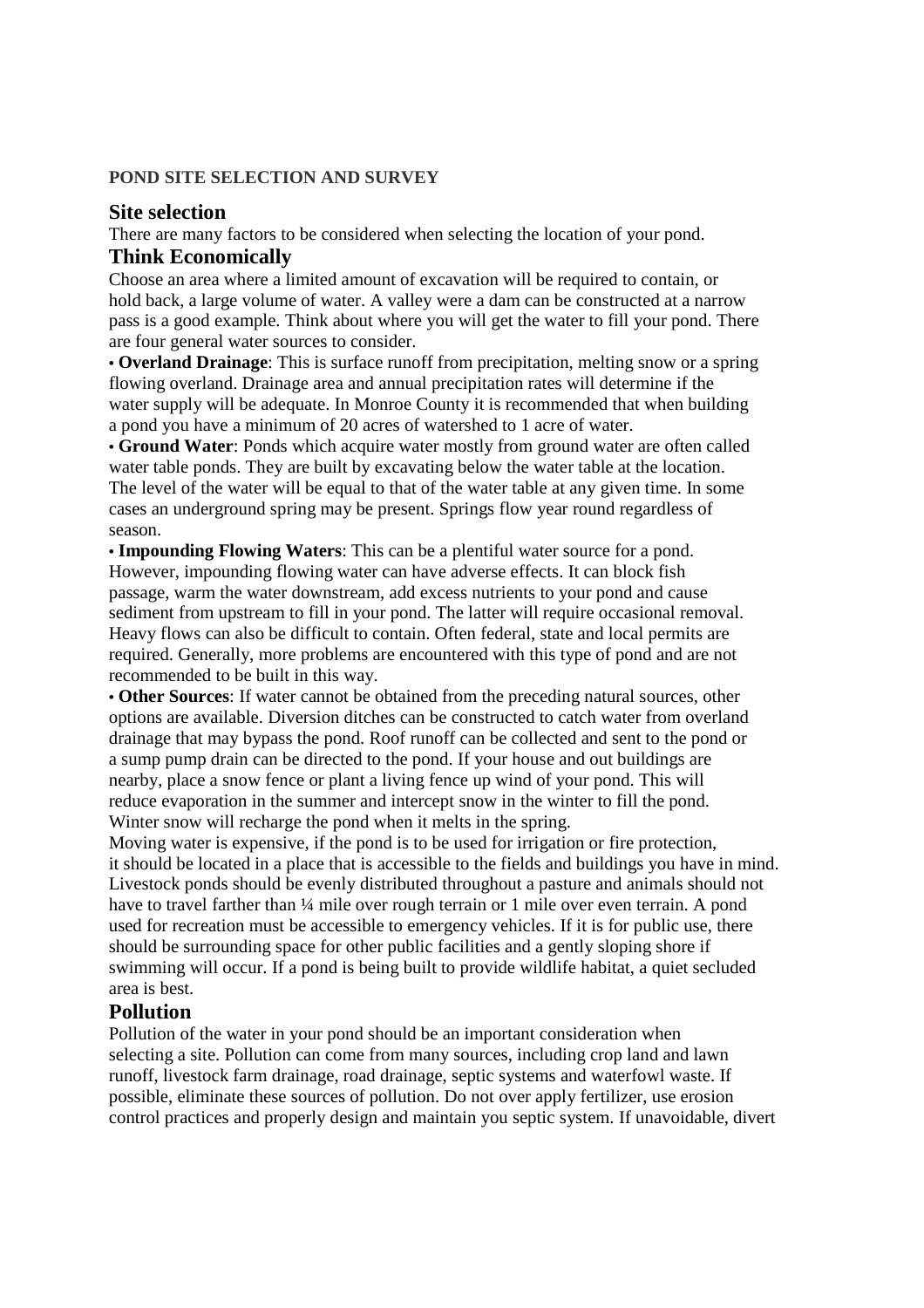the drainage from you pond. Construct diversion ditches or other stormwater management systems to deal with the runoff. If possible, never construct your pond less than 150 feet from a septic system.

Be aware of how your pond will affect neighboring property. Do not back up water or release overflow water onto adjacent property unless it is into an existing drainage ditch. In the case that your dam fails, look to see what would be in the path of the rushing water, assess how severe the effects would be and consider your liabilities. Certain regulations must be met if the NYSDEC issues a dam permit. If these regulations are not followed, construction on the dam may be not be allowed to continue.

### **Soil Test Pits**

Test pits are holes dug in the earth at various points in the proposed pond location. It is very important that a number of test pits are dug, and that they are inspected by someone who is familiar with soils. They are excavated to a depth two feet below the planned depth of your pond and are used to determine the feasibility of your site for a pond. This allows you to detect any potentially problematic areas such as bedrock, or gravel and sand seams which may cause you to lose water from your pond. It also allows you to calculate how much good material will be available to build your dam and other structures. This is a very important step, which can help to save money later on. It can cost much more to deal with hazards that could have been avoided

### **Regulations on the land and/or permits that are required**

Depending upon size, intended use, capacity of water impounded and location of your pond, there may be regulations that must be considered. State and federal agencies and sometimes towns often require permits for different aspects of pond construction.

A **Protection of Waters Permit** is needed for the following activities:

### - **Disturbance of the bed or banks of a protected stream or**

**watercourse**. Check with the NYSDEC for the classification of any stream you may disturb. The banks of a protected stream extend fifty feet from the shoreline if the slope of the shore is less than 45 degrees, or to the crest of a slope if the slope is 45 degrees or greater.

#### - **Construction, reconstruction or repair of dams and other impounding structures.** A permit is required if a dam is between 6 feet

and 15 feet in height and impounds greater than 3 million gallons of water or if the dam is greater than 15 feet and impounds greater than 1 million gallons of water. The height of a dam is measured from the downstream outside toe of the dam at its lowest point to the highest point at the top of the dam. Maximum impounding capacity is measured as the volume of water impounded when the water level is at the top of the dam.

**\*Exception to Dam Rules:** If the dam is less than 6 feet high, constructed with settled fill, the NYSDEC does not require a permit for construction.

A **Freshwater Wetlands Permit** is required if you plan to disturb land within 100 feet of a NYSDEC regulated wetland. Contact the NYSDEC Region 8 office to find out if you are within this type of regulated area.

An **Aquatic Pest Control Permit** is required if you wish to apply pesticides to New York State waters greater than 1 acre or with an outlet to surface waters. A **Farm Fish Pond Permit** is required for a body of water impounded by a dam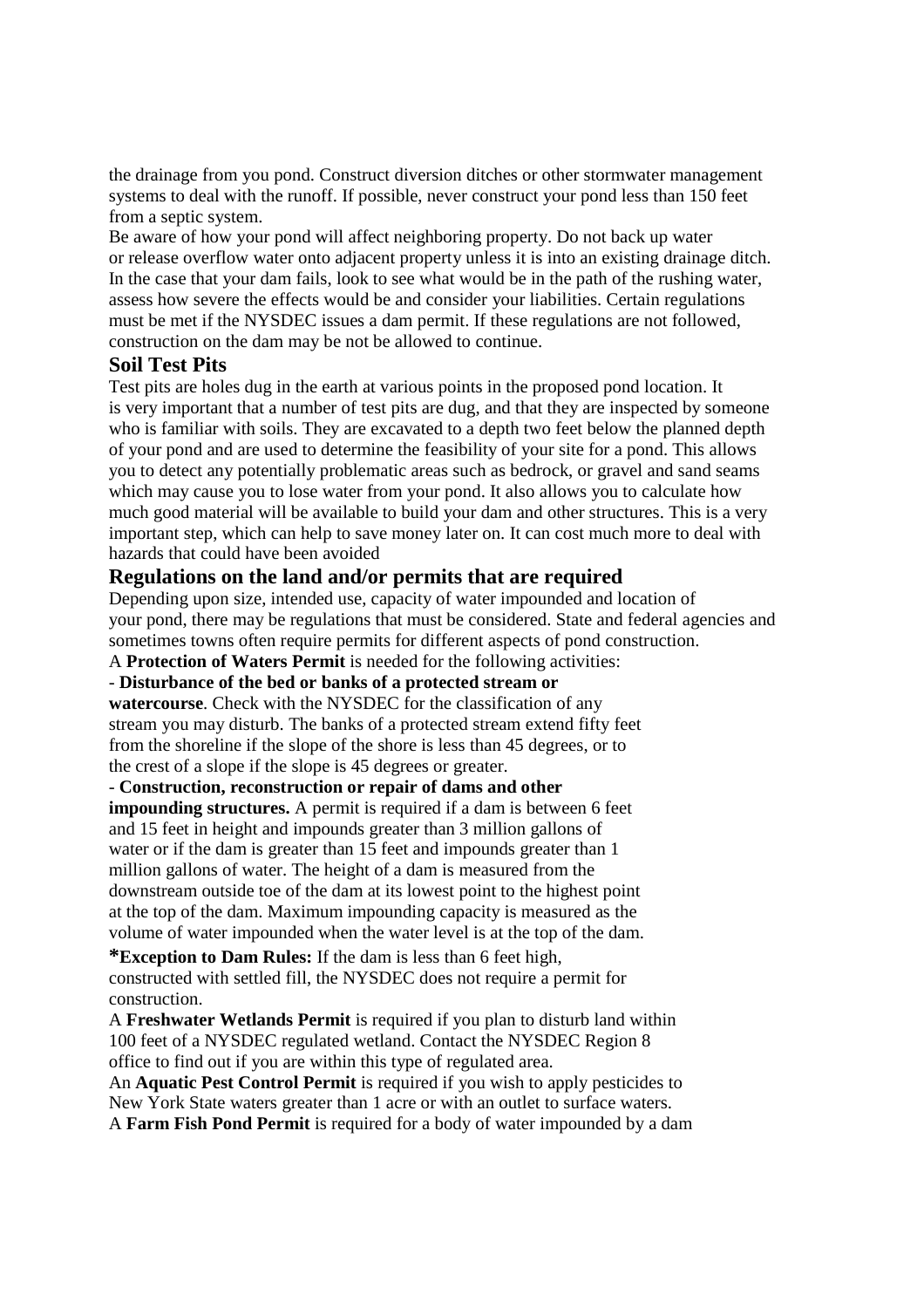with a surface area, when full, of 10 acres or less. This permit entitles the owner to manage the pond for the production of fish. Page 10

A **Stocking Permit** is required to place fish or fish eggs in any New York State waters.

A **Triploid Grass Carp Permit** is required to import, export, own or possess, acquire or dispose of live Grass Carp or hybrid Grass Carp within New York State or to place them in New York State waters.

A **Mined Land Reclamation Permit** is required for excavating or moving off-site 1000 tons or more of soil and minerals.

The U.S. Army Corps of Engineers also regulates navigable waters, wetlands and other water bodies. There is a joint application form available through the NYSDEC. With this form, all application materials will be forwarded to the Army Corps and you will be contacted if necessary.

In addition, it is recommended that you call your town hall for any local regulations that may concern your project and Dig Safely New York to be sure there are no pipelines or cables buried across your site. (See Appendix A and B for phone numbers) These departments and agencies often require 60 days or more to process

applications. Though they do attempt to do so in a timely manner, unforeseen circumstances can cause applications to be delayed. To ensure that your project can begin on time, be sure to send in applications early and allow ample time for them to be processed.

## **Excess Soil**

Much of the soil excavated from your pond site may be used to build the dam, fill low lying areas nearby and to replace topsoil on disturbed areas. Soil may be left over and can be expensive to move. Consider selling the topsoil, it is a valuable commodity. Many contractors and land owners may be interested in purchasing it and transporting away from your site. Contact your town hall and the NYSDEC to be sure there are no ordinances regarding moving the soil offsite first. (See Appendix A and B for phone numbers) Or you may want to use the topsoil to build something additional on your land. Small mounds or hills can be constructed and then seeded and planted with vegetation. This may create an aesthetically pleasing landscape in addition to wildlife habitat.

### **Costs**

A pond can be an expensive, but worthwhile endeavor. Many factors can influence the cost of your pond. Be prepared for unforeseen circumstances that may arise and produce additional costs. (i.e. a large storm that requires the contractor to drain the pond before continuing) One way to prevent some hazards is to dig test pits before starting construction. Test pits are an important preliminary step to pond design and are discussed further in "Site Selection".

# **TYPES OF PONDS**

# **Excavated Pond**

An excavated pond is often built on level terrain and its depth is achieved solely by excavation. An excavated pond is relatively safe from flood damage, is low maintenance and can be built to expose a minimum water surface area in relation to volume. This is beneficial in areas of high evaporation losses and a limited amount of water supply. Your budget may limit the size of this type of pond due to the cost of excavation and soil removal.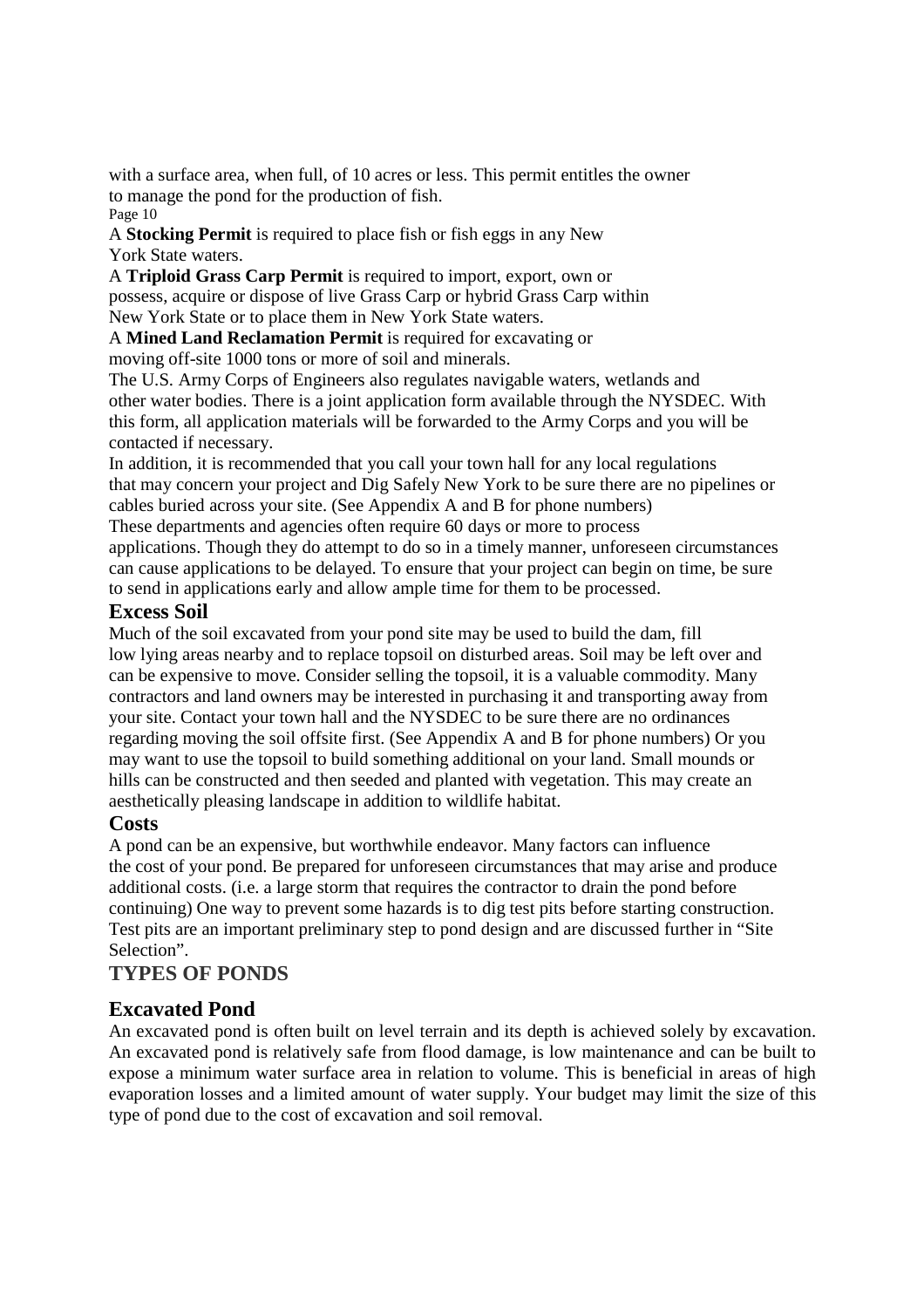### **Embarkment Pond**

This type of pond is built by creating an embankment or dam used to impound water and is usually constructed in a valley or on gently sloping land. It is not recommended to build an embankment pond on greater than a 4% slope. Less excavation may be needed to build this type of pond. However, there are New York State regulations that must be followed regarding the amount of water that can be impounded behind a dam. This will be discussed below.

# **PRINCIPLES OF FISH POND DESIGN AND CONSTRUCTION**

### **Pond Structures**

1. The dam is an earth embarkment designed to impound water. It must be constructed of material that has a high clay and silt content and is well compacted. As the dam is built, the material should be added in no more than 6 inch layers and compacted. Good dam construction is essential.

2. The core trench is another essential element of a pond. It is constructed by digging a trench the length of the dam. The trench should be dug beneath the dam to a depth of 2 feet below your proposed pond bottom elevation. The core trench should be filled in with the same material that the dam is built with and compacted in the same manner. Poor core trench construction, or the lack of one all together, is one of the major reasons a pond will leak and go dry in the summer.

3. The side slopes are described by using a ratio of horizontal to vertical distance along the slope. For Example, a slope of 2:1 is 2 feet horizontal to every 1 foot vertical. The slope of the side of the dam facing the water should be 2:1. The slope of the backside of the dam should be a minimum of 3:1 for stability. If you plan to mow it, the backside should be at least 6:1. The slopes are constructed as the dam goes up. The grade of the side slopes elsewhere around your pond will determine the type and amount of vegetation that will grow. Slopes flatter than 2:1 inside the pond will have more aquatic vegetation growth.

4. The top width of the dam should be a minimum of 10 feet wide. It should be seeded and a good vegetative cover should be maintained. The following is a good mix for erosion control and wildlife habitat: 2 lbs./acre White Clover, 10 lbs./acre Perennial Rye Grass, 20 lbs./acre Creeping Red Fescue, 2 lbs./acre Redtop and 8 lbs./acre Empire Bird's Foot Trefoil. This cover should be mowed about once a year to prevent the growth of woody shrubs. The root systems of shrubs and trees

Page 14

can weaken your dam in addition to creating paths for water to seep out. Be sure to mow between August 1st and August 30th. Most ground-nesting birds are off their nests by the 1st and the grasses will have ample time to recover before winter so that you have a good crop in the spring. If you wish to deter geese and ducks from invading your pond, do not keep the grasses around your pond closely manicured. These birds do not like tall grasses where they cannot see stalking predators.

### 5. Original ground level

6. The level of the principle spillway is that of the proposed water level. It should be able to handle most of the runoff from you pond. There are many different types of principle spillways, the one in the diagram is one type of drop inlet pipe spillway. A professional designer or contractor will be able to help you determine what type of spillway is